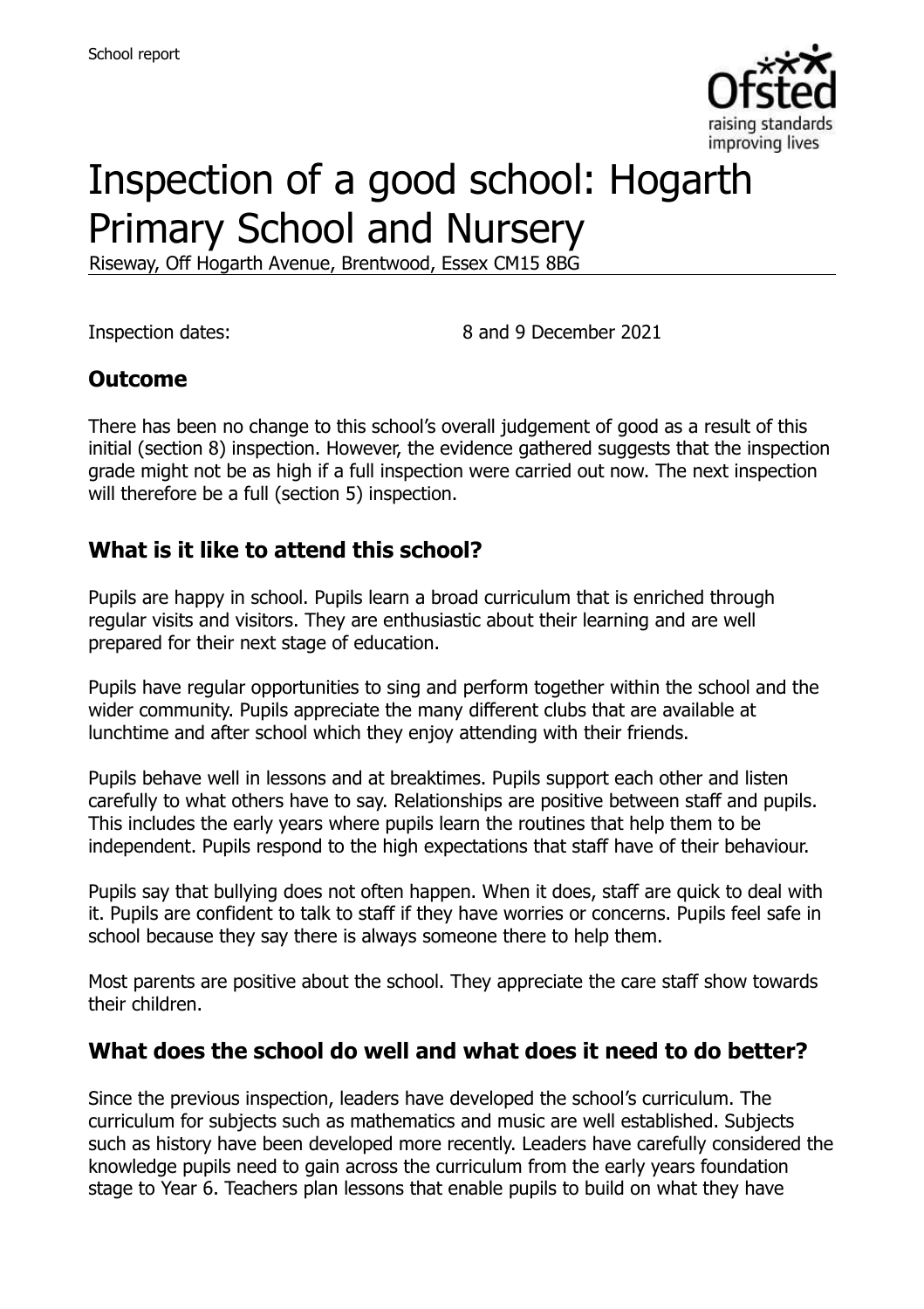

learned before. Pupils are making good progress in these subjects and are achieving well. Teachers adapt the curriculum well for pupils with special educational needs and disabilities (SEND). This enables pupils with SEND to make progress in their learning alongside their peers.

Teachers follow an agreed sequence for teaching phonics from the Reception class on. In phonics lessons, pupils practise their sounds to segment and blend words. Staff clearly model sounds in lessons. Pupils read books that are closely matched to the phonics they are learning. This helps pupils practise and apply their phonics knowledge in their reading. Staff use assessment appropriately to identify pupils who need additional support to secure their phonics knowledge.

However, there are inconsistencies in phonics teaching. Some teachers use different resources or different approaches. Not all staff have the professional knowledge and expertise to teach phonics well. This has led to not enough pupils making a strong start in learning to read. Leaders recognise this. They have identified a systematic programme which they intend to implement for teaching synthetic phonics in the early years and key stage one. Training on the new phonics programme has been scheduled for all staff at the start of the new term.

Children in the early years foundation stage are making a positive start to their education. Leaders have planned a curriculum that develops children's language and mathematical understanding. Leaders are planning extra opportunities to support children's physical, social and emotional development. This is because children have missed out on playing and learning together with their peers during the pandemic.

Leaders ensure that pupils' wider development is supported well. Through the curriculum, pupils learn strategies to help them manage their own emotions and develop their understanding of others. Pupils learn to celebrate difference. They learn about relationships and how to take care of the environment. Pupils learn how to keep themselves safe online. Pupils are learning to become confident, active citizens.

There have been a number of changes in senior leadership. A new interim deputy headteacher and special educational needs coordinator (SENCo) were appointed from September 2021. These appointments are strengthening the leadership capacity of the school.

In March 2021, the local authority carried out a review of governance at the school. This review found there were significant weaknesses in governance. In addition, the local authority identified that governors were not sufficiently managing risks associated with strategic priorities and school improvement plans. The local authority issued a warning notice and put in place a statutory intervention board (SIB) to oversee the governance of the school. The SIB has been in place since May 2021 and is proving effective. The local authority and the SIB acknowledge there is more to do to re-establish an independent governing body at the school.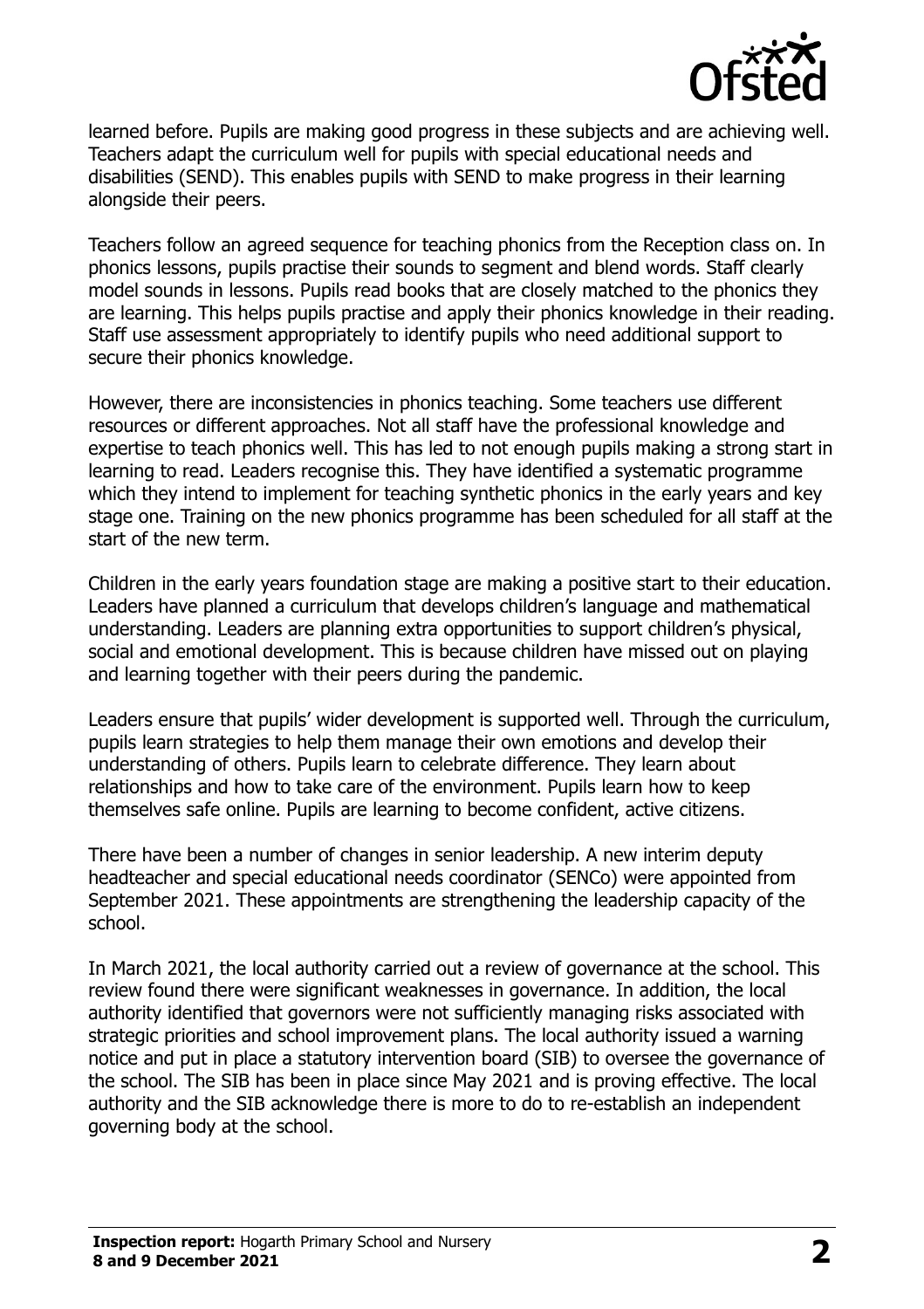

# **Safeguarding**

The arrangements for safeguarding are effective.

In March 2021, the local authority carried out a safeguarding review. Leaders have implemented the actions that were identified in the review with support from the statutory intervention board. These actions are strengthening the culture of safeguarding at the school.

Staff have received recent and relevant safeguarding training. They know the signs of potential abuse and are alert to safeguarding risks, including online. Leaders are ensuring that safeguarding is at the forefront of everybody's mind. Leaders have implemented a new system for reporting and recording safeguarding concerns. Leaders and staff have received the training they need to use the new system effectively. The single central record of pre-employment checks is up to date.

# **What does the school need to do to improve?**

### **(Information for the school and appropriate authority)**

- Leaders have not adopted a coherent and systematic approach to teaching synthetic phonics and early reading. This means that pupils do not make as strong a start in learning to read as they should. Leaders have identified an approved phonics programme to address this. Leaders must ensure that all staff receive the training and guidance they need to implement the programme effectively and support pupils well to gain fluency and confidence as readers at an early stage.
- The SIB is providing effective oversight and governance of the school. Leaders must work with the local authority and SIB to support an effective transition to reestablishing a local governing body at the school.

# **Background**

When we have judged a school to be good, we will then normally go into the school about once every four years to confirm that the school remains good. This is called a section 8 inspection of a good or outstanding school, because it is carried out under section 8 of the Education Act 2005. We do not give graded judgements on a section 8 inspection. However, if we find evidence that a school would now receive a higher or lower grade, then the next inspection will be a section 5 inspection. Usually this is within one to two years of the date of the section 8 inspection. If we have serious concerns about safeguarding, behaviour or the quality of education, we will deem the section 8 inspection as a section 5 inspection immediately.

This is the first section 8 inspection since we judged the school to be good in July 2016.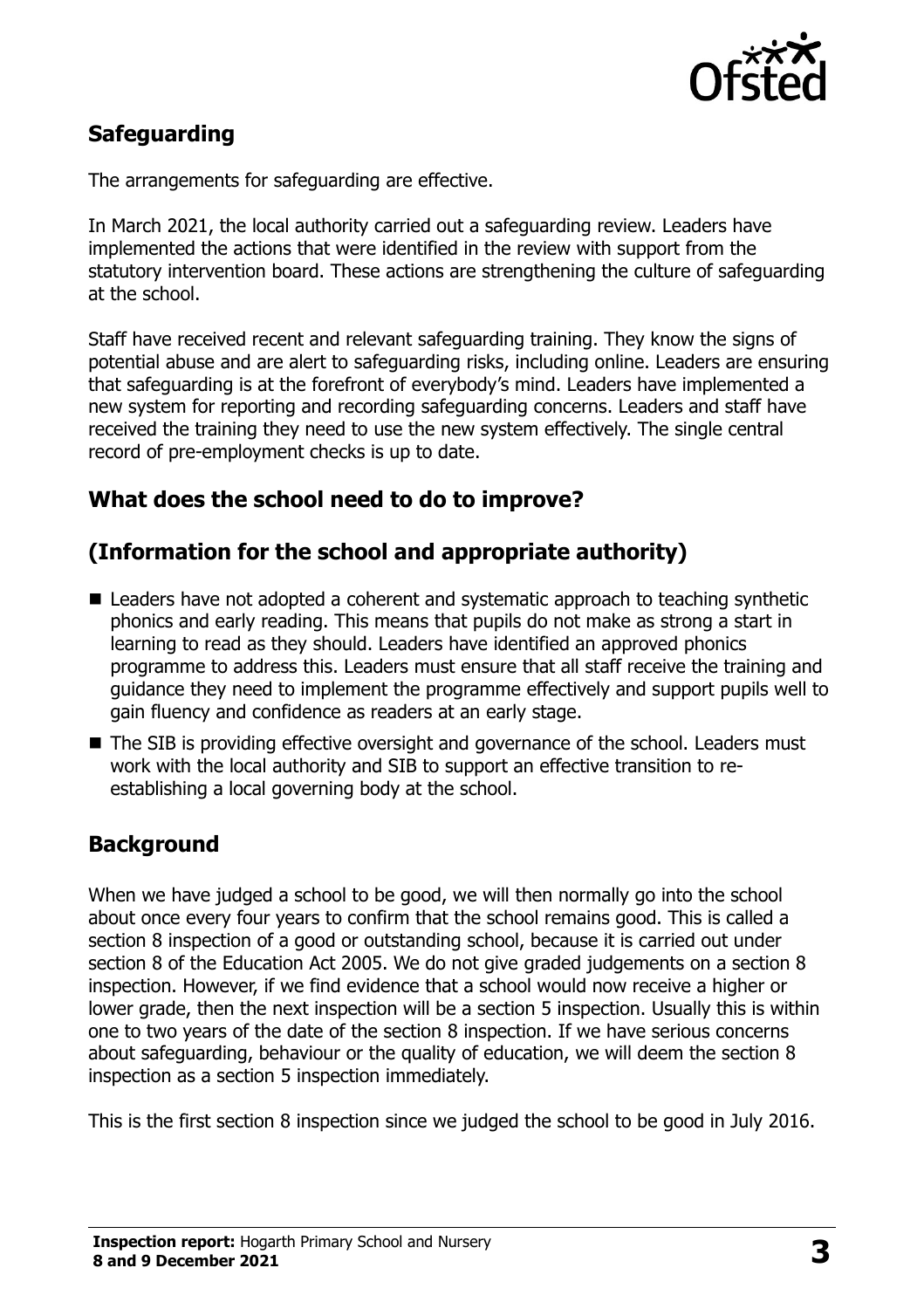

#### **How can I feed back my views?**

You can use [Ofsted Parent View](https://parentview.ofsted.gov.uk/) to give Ofsted your opinion on your child's school, or to find out what other parents and carers think. We use information from Ofsted Parent View when deciding which schools to inspect, when to inspect them and as part of their inspection.

The Department for Education has further [guidance](http://www.gov.uk/complain-about-school) on how to complain about a school.

If you are the school and you are not happy with the inspection or the report, you can [complain to Ofsted.](https://www.gov.uk/complain-ofsted-report)

#### **Further information**

You can search for [published performance information](http://www.compare-school-performance.service.gov.uk/) about the school.

In the report, '[disadvantaged pupils](http://www.gov.uk/guidance/pupil-premium-information-for-schools-and-alternative-provision-settings)' refers to those pupils who attract government pupil premium funding: pupils claiming free school meals at any point in the last six years and pupils in care or who left care through adoption or another formal route.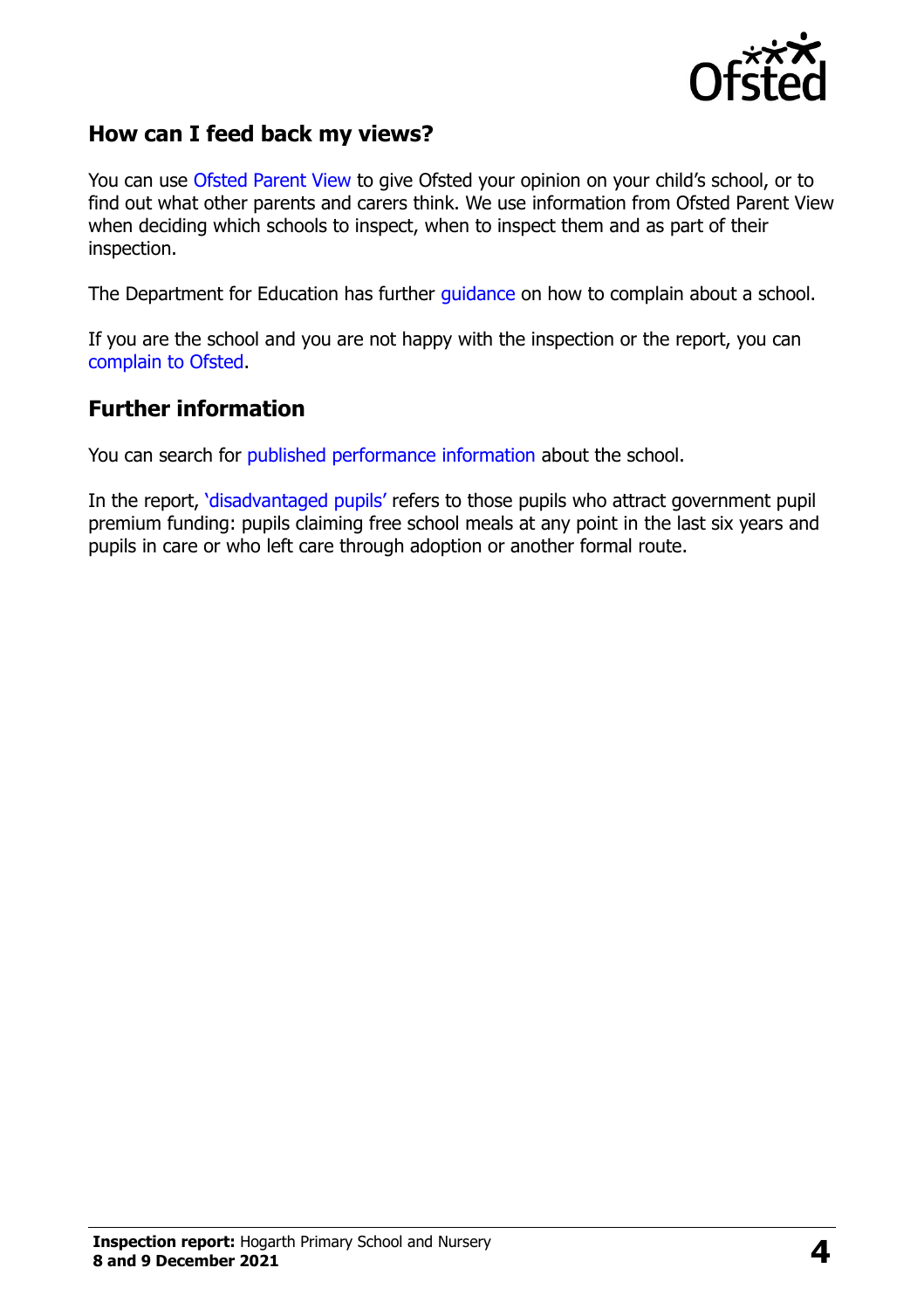

### **School details**

| Unique reference number             | 115018                                                                   |
|-------------------------------------|--------------------------------------------------------------------------|
| <b>Local authority</b>              | <b>Essex</b>                                                             |
| <b>Inspection number</b>            | 10199955                                                                 |
| <b>Type of school</b>               | Primary                                                                  |
| <b>School category</b>              | Community                                                                |
| Age range of pupils                 | 4 to 11                                                                  |
| <b>Gender of pupils</b>             | Mixed                                                                    |
| Number of pupils on the school roll | 268                                                                      |
| <b>Appropriate authority</b>        | Local authority                                                          |
| <b>Chair</b>                        | Cathryn Adams                                                            |
| <b>Headteacher</b>                  | Nera Butcher                                                             |
| Website                             | www.hogarthprimary.co.uk                                                 |
| Date of previous inspection         | 14 and 15 July 2016, under section 5 of the<br><b>Education Act 2005</b> |

# **Information about this school**

- On 23 April 2021, Essex County Council issued a warning notice to the school. A statutory intervention board was established to oversee the governance of the school on behalf of the local authority in May 2021.
- There have been a number of changes in the senior leadership of the school since the previous inspection. The interim deputy headteacher and SENCo joined the school in September 2021.
- In September 2021, the school opened a nursery for children from the age of 3.
- The school runs a breakfast and after-school club.

# **Information about this inspection**

- This was the first routine inspection the school received since the COVID-19 pandemic began. The inspector discussed the impact of the pandemic with school leaders and has taken that into account in their evaluation.
- The inspector met with the headteacher, deputy headteacher, SENCo and early years leader.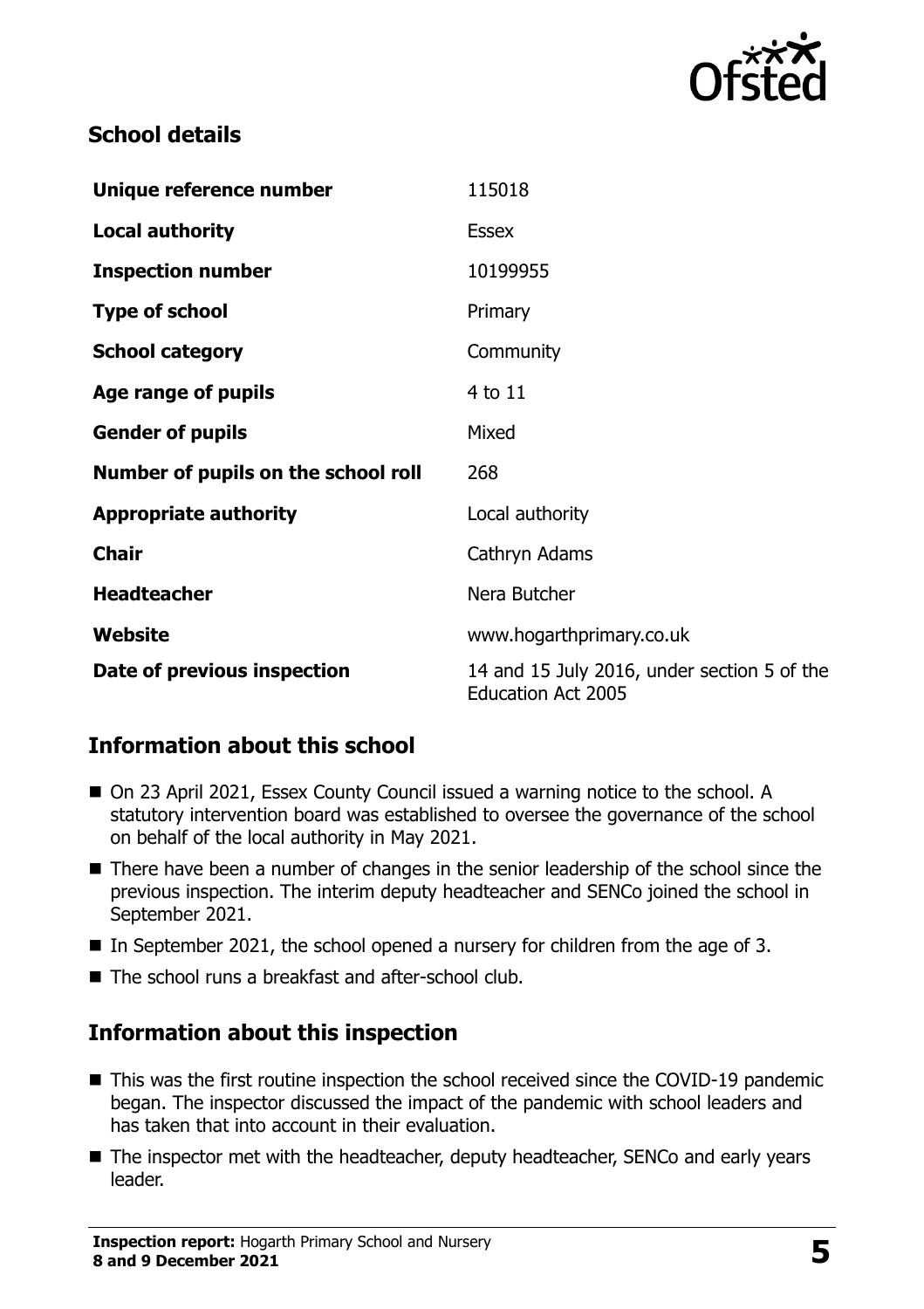

- The inspector carried out deep dives in early reading, history and music. The inspector met with subject leaders, visited lessons, looked at pupils' work and spoke with staff and pupils. An additional deep dive was carried out in mathematics as part of the inspection and to inform Ofsted's subject research work.
- $\blacksquare$  The inspector held a virtual meeting with the chair and members of the statutory intervention board.
- The inspector held discussions by telephone with the deputy director of education and the local authority school effectiveness partner.
- The inspector met with the designated safeguarding lead to discuss safeguarding arrangements at the school. The inspector also scrutinised the single central record of pre-employment checks and records of safeguarding and behaviour, including bullying.
- The inspector looked at the information that is published on the school's website, including school policies and information about the school's curriculum.
- The inspector reviewed 35 responses to the Ofsted Parent View survey, including 25 free-text comments, and 19 responses to the staff survey. There were no responses to the pupil survey. The inspector met with pupils and with a range of staff to gather their views of the school.

#### **Inspection team**

Katherine Douglas, lead inspector Her Majesty's Inspector